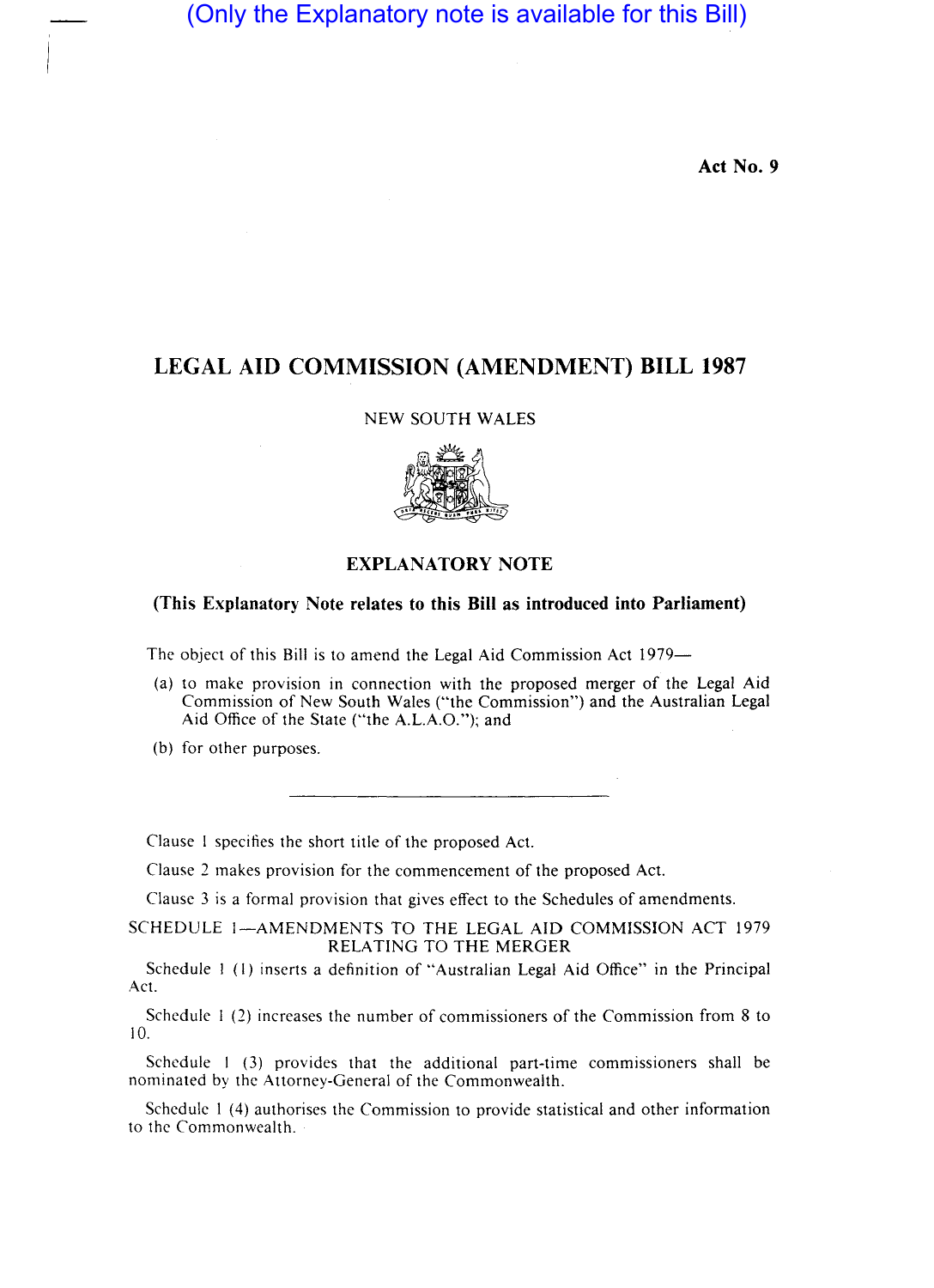## *Legal Aid Commission (Amendment) 1987*

Schedule  $1(5)$  (a) clarifies the objective of the Commission in respect of the availability and accessibility of legal aid to disadvantaged persons throughout New South Wales. Schedule 1  $(5)$  (b) and  $(c)$  require the Commission-

- (a) to have regard to the need to provide its staff with a full range of professional legal work; and
- (b) to have regard to the recommendations of the Commonwealth in respect of the provision of legal aid.

Schedule I (6) ensures that the privileges of the solicitor-client relationship in relation to legally assisted persons do not affect any matter necessary for the proper administration of any agreement or arrangement referred to in Schedule I (11).

Schedule I (7) extends the category of persons not prevented from receiving legal aid to a person-

- (a) who is involved in an inquiry or investigation held outside New South Wales or established by a Commonwealth Minister of the Crown; or
- (b) whose interests are. or may be. adverse to the interests of the Commonwealth or a statutory body representing the Commonwealth.

Schedule I (8) ensures that any determination of the Commission with respect to fees payable by it to private legal practitioners is subject to the requirements of any agreement or arrangement referred to in Schedule I (11).

Schedule I (9) provides that the Commission may decline to pay the costs of a legally assisted person where an order for costs is made against that person in proceedings under the Family Law Act 1975 of the Commonwealth.

Schedule I (10) enables money received from legal aid services provided in relation to A.L.A.O. matters transferred as a result of the merger to be paid into the Legal Aid Fund established under the Principal Act.

Schedule I (11) provides that the State may enter into agreements or arrangements with the Commonwealth (which are to be binding on the Commission) for or with respect to certain matters relating to the provision of legal aid and the merger. These include the operation of the Commission. the funding to be provided by the Commonwealth. priorities in the provision of legal aid. staffing matters. sharing of operational costs and the taking over of A.L.A.O. premises.

Schedule I (12) adjusts the quorum for meetings of the Commission.

Schedule I (13) inserts the following savings. transitional and other provisions into Schedule 8 to the Principal Act:

- (a) Clause 19 is an interpretation provision.
- (b) Clause 20 makes provision with respect to applications for legal aid made to the A.L.A.O. before the merger but not determined at that time. and matters being dealt with at the time of the merger (matters being dealt with at the time of the merger are to be finalised on the conditions imposed by. and the policies of. the A.L.A.O.).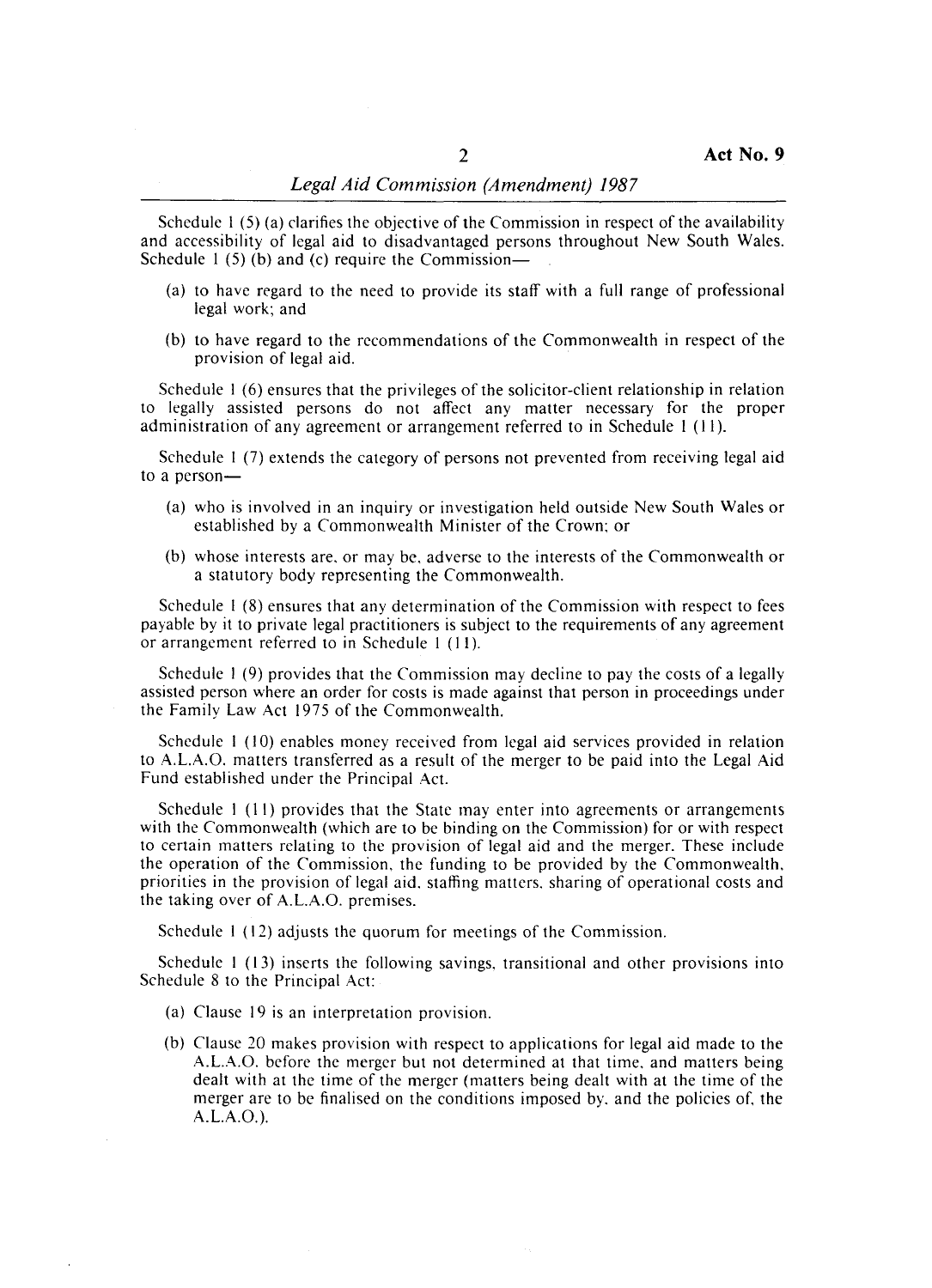- (c) Clause 21 provides for the employment by the Commission of A.L.A.O. staff in accordance with an agreement or arrangement between the State and the Commonwealth.
- (d) Clause 22 validates agreements or arrangements entered into, and things done, in anticipation of the proposed Act.
- (e) Clause 23 preserves the appointment of existing part-time commissioners of the Commission.

#### SCHEDULE 2-MISCELLANEOUS AMENDMENTS TO THE LEGAL AID COMMISSION ACT 1979

Schedule 2 (I) is consequential on the amendment made by Schedule 2 (14).

Schedule 2 (2) and (3) (a) provide that information concerning applicants for legal aid or persons to whom legal aid has been granted may be disclosed for the purposes of research which is approved by the Commission so long as the identity of those applicants and persons is not disclosed to others.

Schedule 2 (3) (b) makes it clear that the prohibition against disclosing information concerning applicants for legal aid extends to persons to whom legal aid has been granted.

Schedule 2 (4) authorises the Commission to notify other parties to proceedings of an application for legal aid made after the proceedings have commenced.

Schedule 2 (5) enables the Commission to backdate grants of legal aid to the date on which the application or request was made for legal aid.

Schedule 2 (6) enables the Commission to recover all costs and expenses (and not only solicitors' costs) of providing legal services to legally assisted persons who have obtained legal aid by fraud or otherwise acted improperly.

Schedule 2 (7) enables the Commission to refuse to pay a private legal practitioner who is a party to any such fraud or improper conduct.

Schedule 2 (8) provides that the Commission (instead of the Director of the Commission) shall determine the liability of legally assisted persons to pay costs and expenses, if any, to the Commission. Under the Principal Act the Commission may delegate this function to the Director or to any member of staff of the Commission.

Schedule 2 (9) (a) clarifies the provision which specifies the maximum amount of the Commission's liability for payment of costs awarded against legally assisted persons in anyone proceeding. The maximum amount is to apply separately to each party having a separate interest in the proceeding (instead of a single maximum amount being divided up among all the parties).

Schedule 2 (9) (b) makes it clear that the Commission is liable to pay only costs incurred by a person after legal aid is granted (even though an award for those and other costs is made after the grant of legal aid).

Schedule 2 (10) provides that debts owing to the Commission under section 48 of the Principal Act may be recovered in a court of competent jurisdiction.

Schedule 2 (11) extends from 7 to 28 days the period within which an appeal to a Legal Aid Review Committee (in respect of the provision of legal aid) must be lodged.